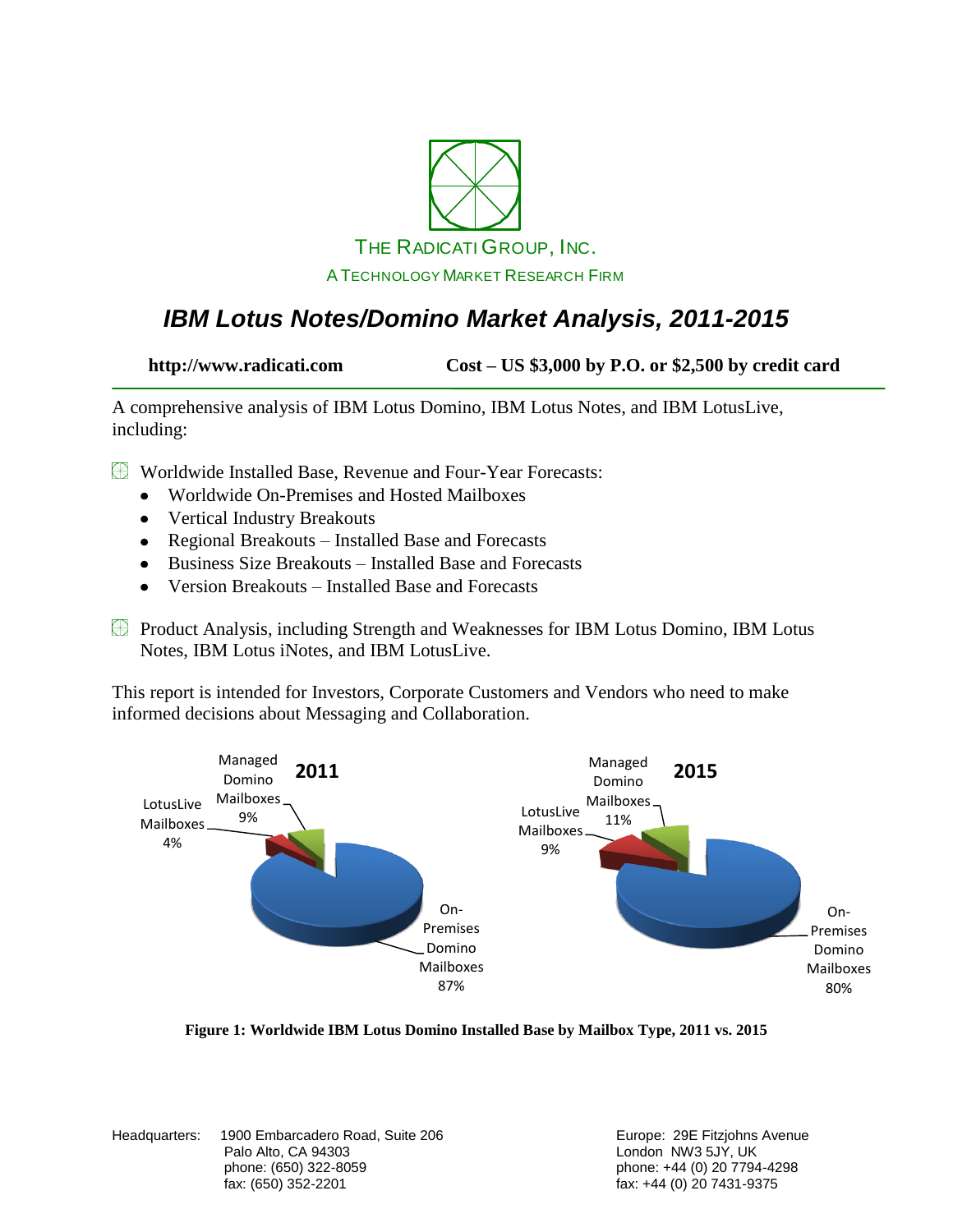### **TABLE OF CONTENTS**

| 1.2 WORLDWIDE IBM LOTUS DOMINO INSTALLED BASE AND REVENUES 18          |  |
|------------------------------------------------------------------------|--|
| 1.3 WORLDWIDE IBM LOTUS DOMINO INSTALLED BASE BY INDUSTRY  23          |  |
|                                                                        |  |
| 1.4.1 ON-PREMISES IBM LOTUS DOMINO INSTALLED BASE BY REGION  28        |  |
| 1.4.2 ON-PREMISES IBM LOTUS DOMINO INSTALLED BASE BY BUSINESS SIZE  30 |  |
|                                                                        |  |
|                                                                        |  |
|                                                                        |  |
|                                                                        |  |
|                                                                        |  |
|                                                                        |  |
|                                                                        |  |
|                                                                        |  |
|                                                                        |  |
|                                                                        |  |
|                                                                        |  |
| 1.5.1 IBM LOTUS DOMINO IN THE HOSTED BUSINESS EMAIL SEGMENT  45        |  |
|                                                                        |  |
|                                                                        |  |
|                                                                        |  |
|                                                                        |  |
|                                                                        |  |
|                                                                        |  |
|                                                                        |  |
| <b>CHAPTER 3: IBM LOTUS NOTES/DOMINO PRODUCT OVERVIEW 60</b>           |  |
|                                                                        |  |
|                                                                        |  |
|                                                                        |  |
|                                                                        |  |
|                                                                        |  |
|                                                                        |  |
|                                                                        |  |
|                                                                        |  |
|                                                                        |  |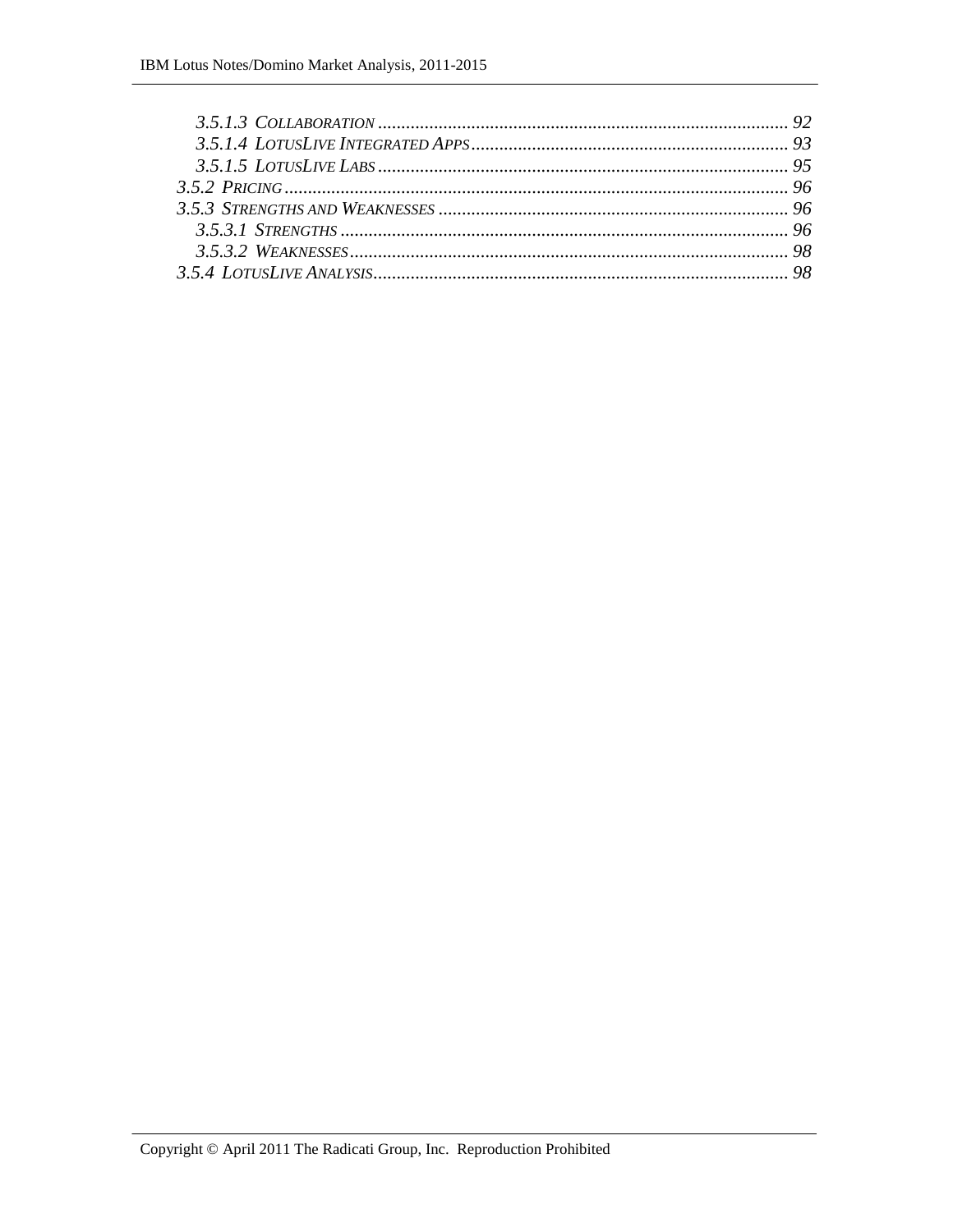# **LIST OF FIGURES**

| FIGURE 1: WORLDWIDE IBM LOTUS DOMINO INSTALLED BASE BY MAILBOX TYPE, 2011 VS. 2015. 10 |  |
|----------------------------------------------------------------------------------------|--|
|                                                                                        |  |
| FIGURE 3: CORPORATE MAILBOXES VS. CONSUMER MAILBOXES, 2011 VS. 2015  16                |  |
| FIGURE 4: WORLDWIDE IBM LOTUS DOMINO INSTALLED BASE BY MAILBOX TYPE, 2011 VS. 2015. 20 |  |
|                                                                                        |  |
|                                                                                        |  |
| FIGURE 7: IBM LOTUS DOMINO ON-PREMISES MARKET SHARE, 2011 VS. 2015  26                 |  |
|                                                                                        |  |
|                                                                                        |  |
| FIGURE 10: ON-PREMISES IBM LOTUS DOMINO IB BY BUSINESS SIZE, 2011 - 2015 31            |  |
|                                                                                        |  |
|                                                                                        |  |
|                                                                                        |  |
| FIGURE 14: IBM LOTUS NOTES INSTALLED BASE BY REGION, 2011 - 2015  57                   |  |
|                                                                                        |  |
|                                                                                        |  |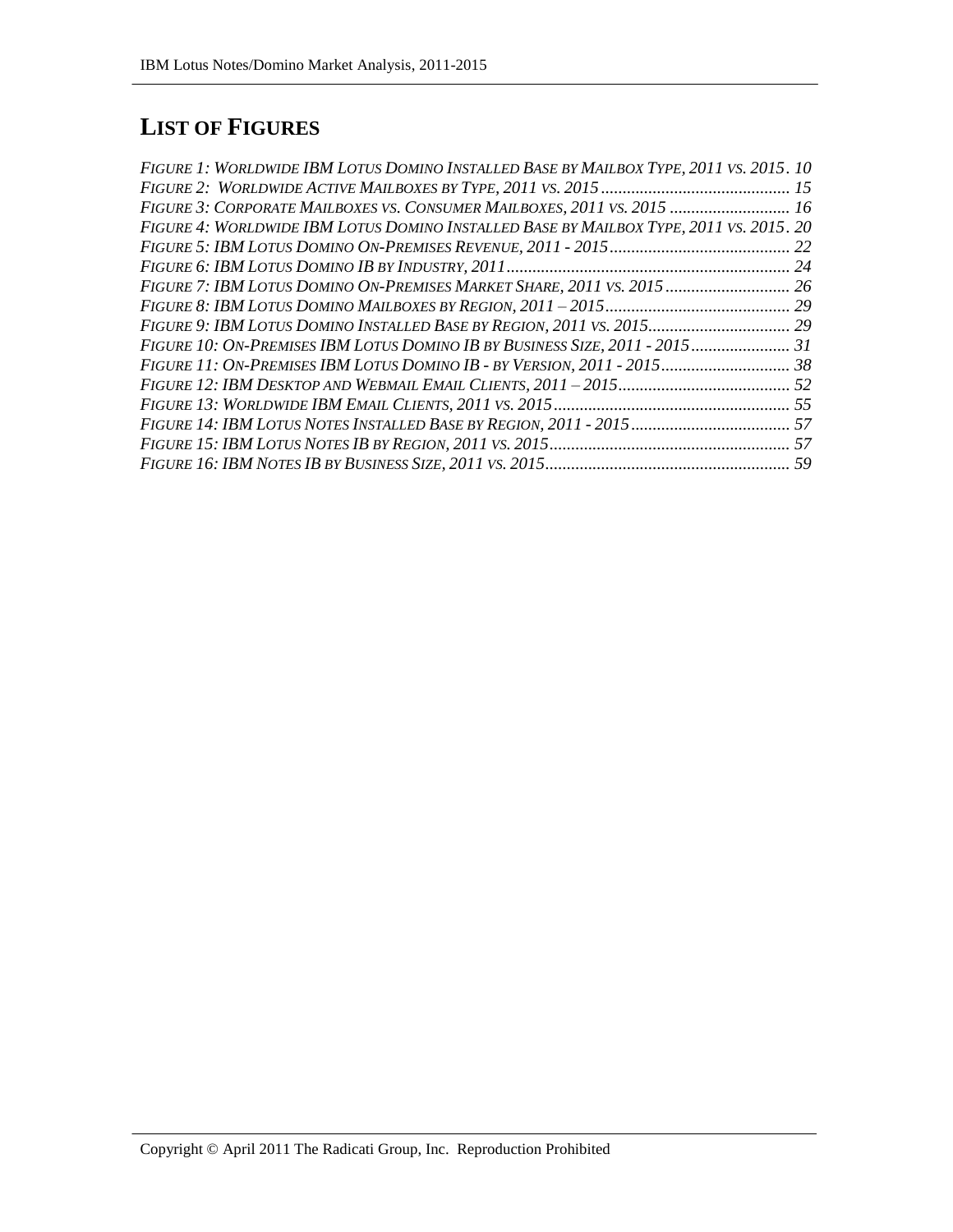## **LIST OF TABLES**

| TABLE 7: WORLDWIDE ON-PREMISES IBM LOTUS DOMINO MAILBOXES, 2011 - 2015 25            |  |
|--------------------------------------------------------------------------------------|--|
| TABLE 8: IBM LOTUS DOMINO ENTERPRISE MESSAGING COMPETITION SUMMARY, 2011  27         |  |
| TABLE 9: WORLDWIDE IBM LOTUS DOMINO MAILBOXES BY BUSINESS SIZE (M), 2011 - 2015 31   |  |
| TABLE 10: IBM LOTUS DOMINO NORTH AMERICAN MAILBOXES BY BUSINESS SIZE, 2011 - 2015 32 |  |
| TABLE 11: IBM LOTUS DOMINO EUROPEAN MAILBOXES BY BUSINESS SIZE, 2011 - 2015 33       |  |
| TABLE 12: IBM LOTUS DOMINO ASIA PACIFIC MAILBOXES BY BUSINESS SIZE, 2011 - 2015  34  |  |
| TABLE 13: IBM LOTUS DOMINO ROW MAILBOXES BY BUSINESS SIZE, 2011 - 2015 35            |  |
| TABLE 14: WORLDWIDE IBM LOTUS DOMINO ON-PREMISES MAILBOXES BY VERSION, 2011 - 201537 |  |
|                                                                                      |  |
| TABLE 16: NORTH AMERICAN IBM LOTUS DOMINO MAILBOXES BY VERSION, 2011 - 2015  39      |  |
| TABLE 17: EUROPEAN IBM LOTUS DOMINO MAILBOXES BY VERSION, 2011 -2015  40             |  |
| TABLE 18: ASIA PACIFIC IBM LOTUS DOMINO MAILBOXES BY VERSION, 2011 - 2015  41        |  |
| TABLE 19: ROW IBM LOTUS DOMINO MAILBOXES BY VERSION, 2011 - 2015 42                  |  |
|                                                                                      |  |
|                                                                                      |  |
|                                                                                      |  |
|                                                                                      |  |
|                                                                                      |  |
|                                                                                      |  |
|                                                                                      |  |
| TABLE 27: WORLDWIDE IBM LOTUS NOTES IB BY BUSINESS SIZE, 2011 - 2015 59              |  |